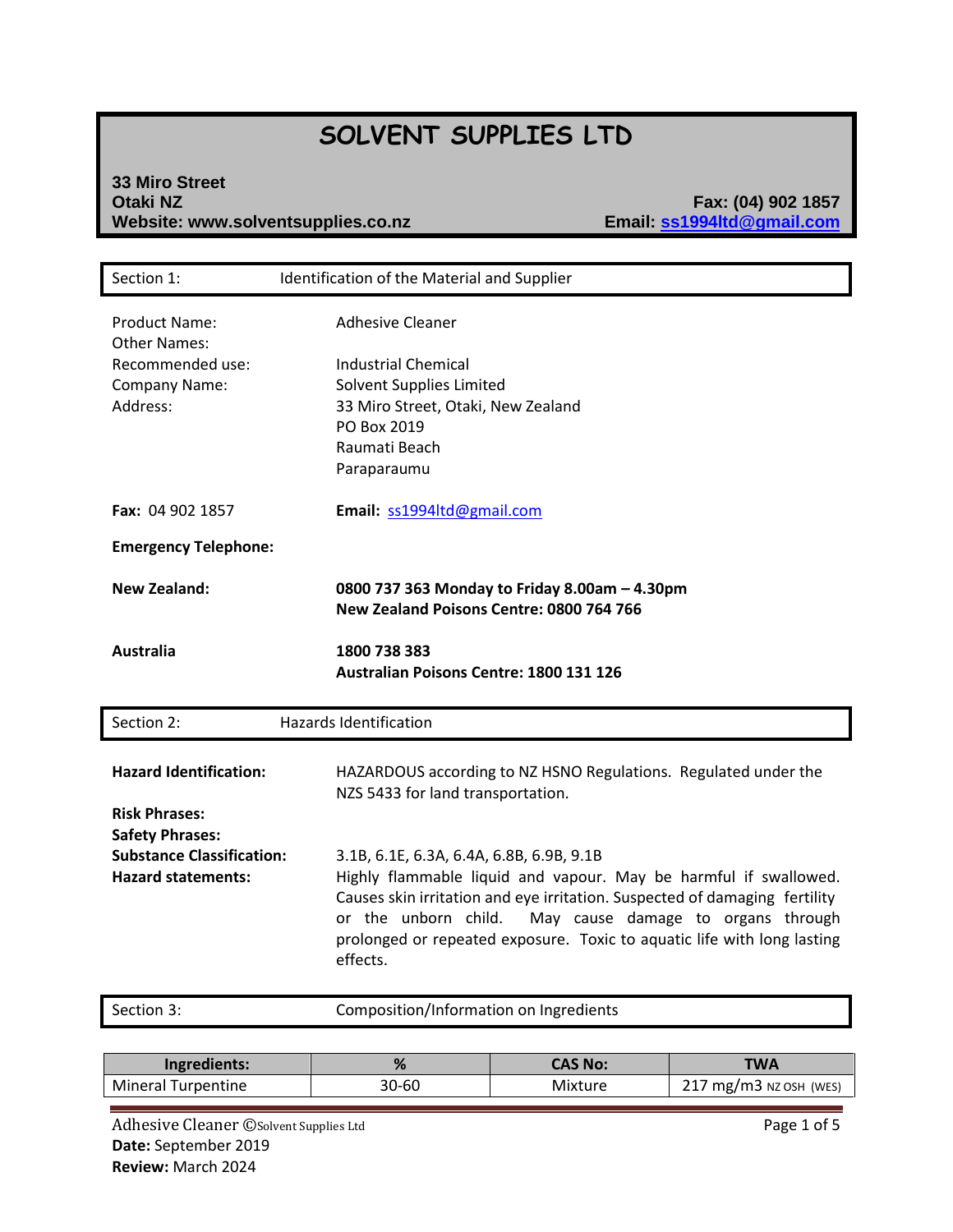|                             |           |            | 2002                              |
|-----------------------------|-----------|------------|-----------------------------------|
| Petroleum Naphtha,<br>light | $30 - 60$ | 64742-49-0 | 72 mg/m3 ash osma                 |
| hydro treated               |           |            |                                   |
| Methyl benzene              | $10 - 30$ | 108-88-3   | $188 \text{ mg/m}$ 3 NZ OSH (WES) |
|                             |           |            | 2002                              |

| $\sim$<br>Section 4: | $First$ $\Delta$ id<br>Measures |
|----------------------|---------------------------------|
|                      |                                 |

| Eyes:      | Rinse cautiously with water for several minutes. Remove contact lenses if present and     |
|------------|-------------------------------------------------------------------------------------------|
|            | easy to do so. Continue rinsing. If eye irritation persists get medical attention/advice. |
| Swallowed: | Call a POISON CENTRE (NZ 0800 764 766) or Australia (131 126) or doctor/physician if      |
|            | you feel unwell.                                                                          |
| Skin:      | IF ON SKIN: Remove/Take off immediately all contaminated clothing. Rinse skin with        |
|            | water/shower. IF skin irritation occurs, get medical advice/attention.                    |
| Inhaled:   | Remove to fresh air and keep at rest in a position comfortable for breathing.             |

#### **Aggravated medical conditions caused by exposure Chronic Health Effects Advice to Doctor**

| Section 5:           | <b>Fire Fighting Measures</b>      |  |
|----------------------|------------------------------------|--|
| <b>Extinguisher:</b> | Foam, Carbon Dioxide, Dry Chemical |  |

**Hazards from combustion products Special protective precautions and equipment for firefighters Fire/Explosion Hazard**

**Auto Ignition Temperature**

**Lower Explosion Limit/Upper Explosion Limit**

**Hazchem code:** 3(Y)E **Flash Point:**  $-30^{\circ}$ C

Section 6: Accidental Release Measures

## **Emergency Procedures**

Keep spectators away and avoid breathing dust or vapours.

### **Methods and materials for containment and clean up**

**Minor Spills:** Clean up spills immediately. Wear protective clothing and breathing apparatus. Use absorbent clean up materials, such as fire retardant treated sawdust or diatomaceous earth. Keep spills (and as much as possible cleaning runoffs) out of municipal sewers and waterways. Sweep up. Place in separate container for disposal or recovery.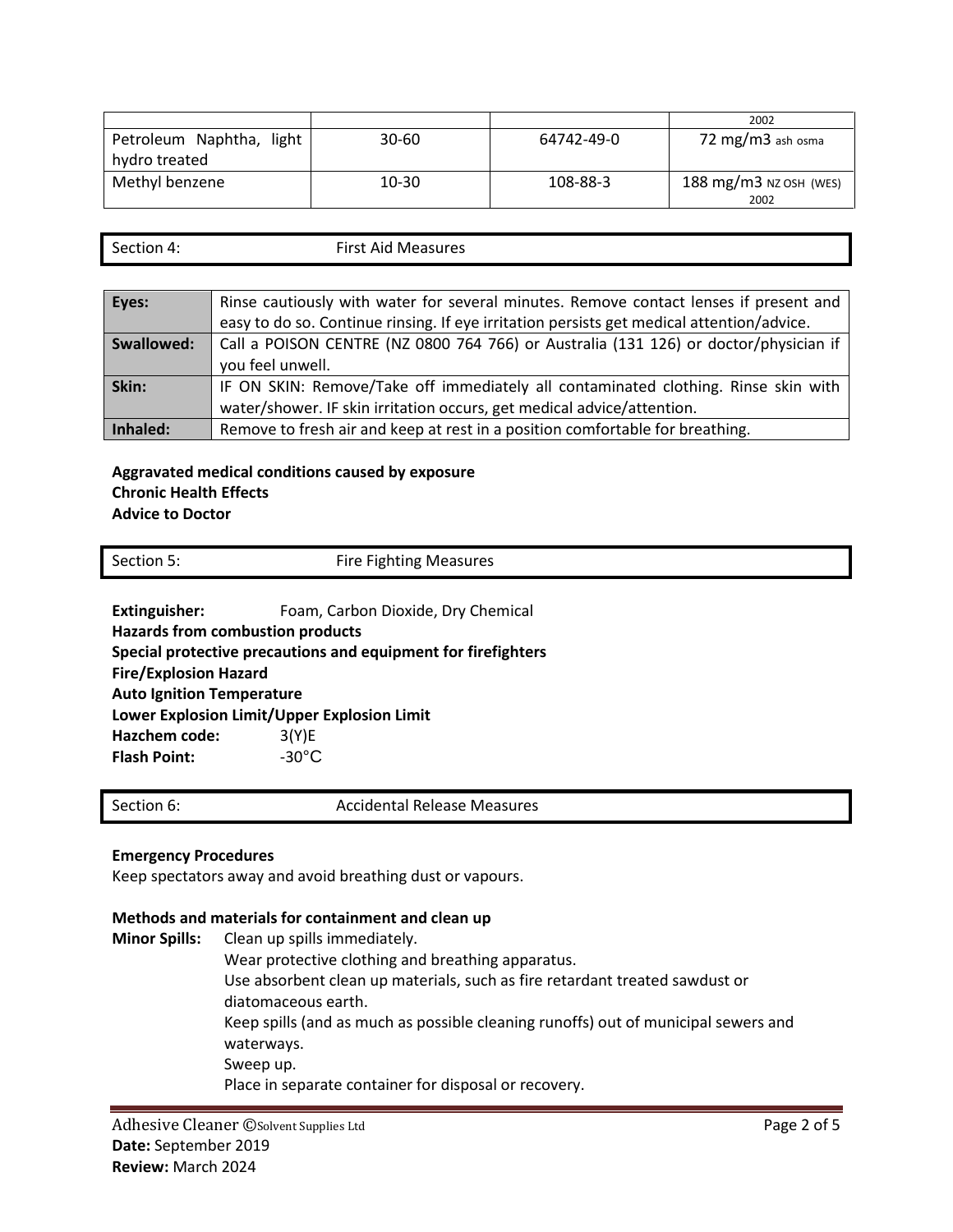| <b>Major Spills:</b> | Dike and contain spill with inert materials (eg sand).<br>Keep spills (and as much as possible cleaning runoffs) out of municipal sewers and open<br>bodies of water. |
|----------------------|-----------------------------------------------------------------------------------------------------------------------------------------------------------------------|
|                      | Restrict access to area. No smoking or naked lights.                                                                                                                  |
|                      | Clear area of personnel and move upwind.                                                                                                                              |
|                      | Alert Fire Brigade and tell them location and nature of hazard.                                                                                                       |
|                      | Consider evacuation (or protect in place).                                                                                                                            |
|                      | Stop leak if safe to do so.                                                                                                                                           |
|                      | Collect recoverable product into labeled containers for recycling.                                                                                                    |

| Section 7: | Handling and Storage |
|------------|----------------------|

**Precautions for safe handling:** Avoid damaging containers. Keep lids on containers when not in use.

## **Conditions for safe storage including any incompatibilities:**

| <b>Storage Temperatures:</b> |                                                                                                                                                                                                                                                        | Min $1^{\circ}$ C         | Max $40^{\circ}$ C                           |                                                      |  |
|------------------------------|--------------------------------------------------------------------------------------------------------------------------------------------------------------------------------------------------------------------------------------------------------|---------------------------|----------------------------------------------|------------------------------------------------------|--|
| Section 8:                   |                                                                                                                                                                                                                                                        |                           | <b>Exposure Controls/Personal Protection</b> |                                                      |  |
|                              | National Exposure standards for mixture:                                                                                                                                                                                                               |                           | product.                                     | No exposure standards have been established for this |  |
| Component                    |                                                                                                                                                                                                                                                        | <b>Breathing Zone ppm</b> |                                              | Breathing Zone mg/m <sup>3</sup>                     |  |
| <b>Personal Protection:</b>  |                                                                                                                                                                                                                                                        |                           |                                              |                                                      |  |
| Eye:                         | Safety eyewear with splash guards or side shields to prevent eye contact is<br>recommended when using any paint.                                                                                                                                       |                           |                                              |                                                      |  |
| Hands/Feet:                  | Protective clothing. Gloves of neoprene or nitrile rubber - Industrial weight lined<br>gauntlet recommended.                                                                                                                                           |                           |                                              |                                                      |  |
| Other:                       | Overalls, impervious clothing, barrier cream, eyewash unit, skin cleansing cream.<br>Practice good caution and personal cleanliness to avoid skin contact. Avoid breathing<br>vapours of heated materials. Wash hands thoroughly before handling food. |                           |                                              |                                                      |  |
| <b>Respirator:</b>           |                                                                                                                                                                                                                                                        |                           |                                              |                                                      |  |

| <b>Physical and Chemical Properties</b><br>Section 9: |
|-------------------------------------------------------|
|-------------------------------------------------------|

## **Appearance:** Clear liquid

| <b>Odour</b> | PH  | <b>Vapour</b><br><b>Pressure</b> | <b>Vapour</b><br><b>Density</b> | <b>Boiling</b><br><b>Point</b> | <b>Melt</b><br><b>Freeze</b> | Solubility | <b>Volatile</b><br>bv<br>Weight | Hydrocarbon |
|--------------|-----|----------------------------------|---------------------------------|--------------------------------|------------------------------|------------|---------------------------------|-------------|
|              | n/a |                                  | >1                              | $47^{\circ}$ C                 |                              | Immiscible | 100                             | n/a         |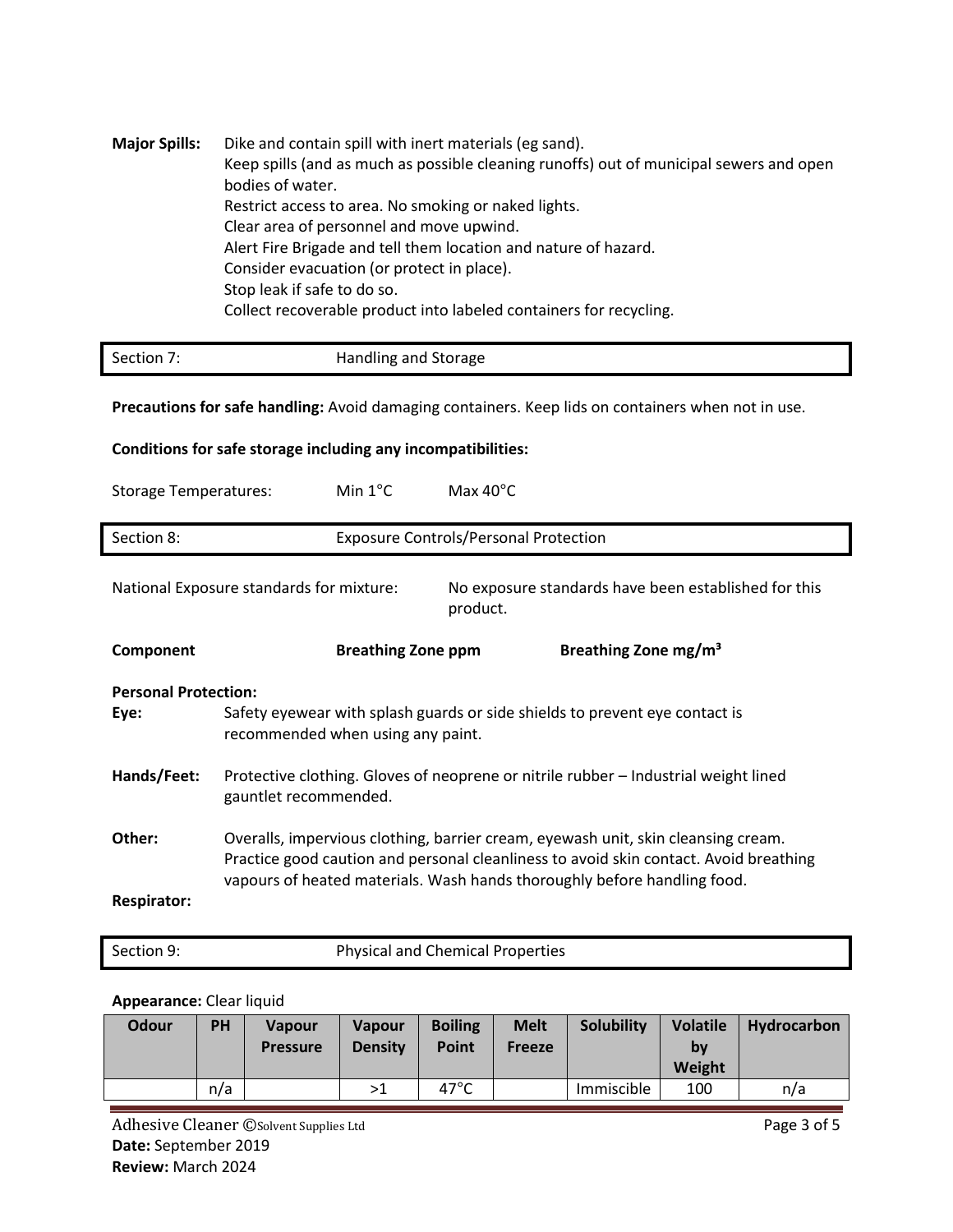| Section 10:                                                                                                                                                               | <b>Stability and Activity</b>                                     |                                                                                                                                                                         |  |  |
|---------------------------------------------------------------------------------------------------------------------------------------------------------------------------|-------------------------------------------------------------------|-------------------------------------------------------------------------------------------------------------------------------------------------------------------------|--|--|
| <b>Chemical Stability:</b><br><b>Conditions to avoid:</b>                                                                                                                 |                                                                   | Product is considered stable under normal storage and handling<br>conditions.<br>Freezing, excessive heat and changes in temperature,<br>non-compatible material.       |  |  |
| Hazardous decomposition product:<br><b>Hazardous reactions:</b>                                                                                                           |                                                                   | Oxides of carbon and nitrogen.<br>Hazardous polymerization will not occur.                                                                                              |  |  |
| Section 11:                                                                                                                                                               |                                                                   | <b>Toxicological Information</b>                                                                                                                                        |  |  |
| No data available for this product.<br>Refer to individual raw materials.<br>Component:                                                                                   | Oral: LD50 mg/kg                                                  | Dermal: LD50 mg/kg<br>Inhale: LC50 ppm                                                                                                                                  |  |  |
| Section 12:                                                                                                                                                               |                                                                   | <b>Hazard Identification</b>                                                                                                                                            |  |  |
| No data available for this product.<br>Do not allow the product to enter the environment.<br>Component:                                                                   | Fish: LC50 mg/Lt                                                  | <b>BCF: &lt;100 Kow</b>                                                                                                                                                 |  |  |
| Section 13:                                                                                                                                                               |                                                                   | <b>Disposal Considerations</b>                                                                                                                                          |  |  |
| Special precautions for landfill or incineration.<br>destroyed.                                                                                                           |                                                                   | Consult manufacturer for recycling options and recycle where possible.<br>Decontaminate empty containers. Observe all label safeguards until containers are cleaned and |  |  |
| Section 14:                                                                                                                                                               |                                                                   | <b>Transport Information</b>                                                                                                                                            |  |  |
| <b>UN Number:</b><br><b>UN Proper Shipping:</b><br><b>Subsidiary Risk:</b><br><b>Poison Schedule:</b><br><b>Packing Group: II</b><br><b>Special precautions for user.</b> | 1263<br>Paint related material<br>Hazchem Code: 3(Y)E<br>Class: 3 |                                                                                                                                                                         |  |  |
| Section 15:                                                                                                                                                               |                                                                   | Regulatory Information                                                                                                                                                  |  |  |
|                                                                                                                                                                           |                                                                   |                                                                                                                                                                         |  |  |

**Group Standard:** HSR002662 Surface Coatings & Colourants – Flammable.